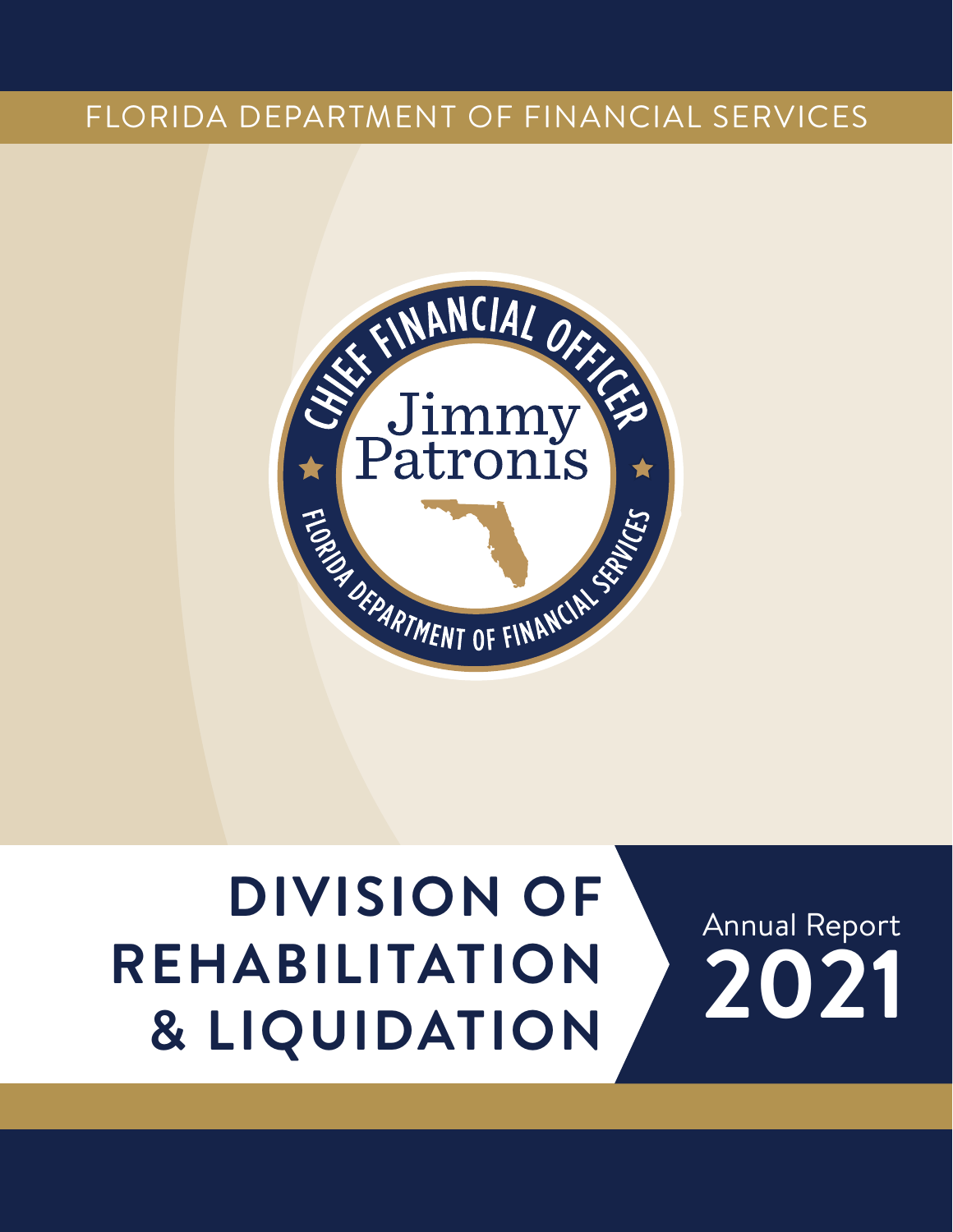### DIVISION OF REHABILITATION & LIQUIDATION

### Mission Statement

Manage receiverships to maximize value to claimants and the public.

### Vision Statement

The Division's vision is to be a recognized and respected leader in the efficient administration of insurance receiverships.

### Value Statements

| The Division's long and continuing tradition of public service is supported<br>Service and sustained by a highly skilled and diverse workforce that responds<br>rapidly and successfully to changes.                                                                   |  |
|------------------------------------------------------------------------------------------------------------------------------------------------------------------------------------------------------------------------------------------------------------------------|--|
| The Division promotes and reinforces a corporate perspective and<br>Teamwork challenges its employees to work cooperatively across internal and external<br>organizational boundaries.                                                                                 |  |
| The Division strives for continuous improvement, believing that<br>Excellence<br>competence, reliability, efficiency, and effectiveness are keys to excellence.                                                                                                        |  |
| As an organization and as individuals, the Division accepts full<br>Accountability<br>responsibility for our performance and acknowledges our accountability<br>for the ultimate outcome of all that we do.                                                            |  |
| Capitalizing on the varied experiences of its workforce is key to the<br>Diversity<br>Division's continued success.                                                                                                                                                    |  |
| The Division performs its work with the highest sense of integrity which<br>requires the agency to be, among other things, honest and fair. Integrity<br>Integrity<br>is measured in terms of what is right and just, standards to which the<br>Division is committed. |  |
| The implementation of ideas into new or improved processes, services,<br>Innovation<br>and systems is fundamental to the Division's continued success.                                                                                                                 |  |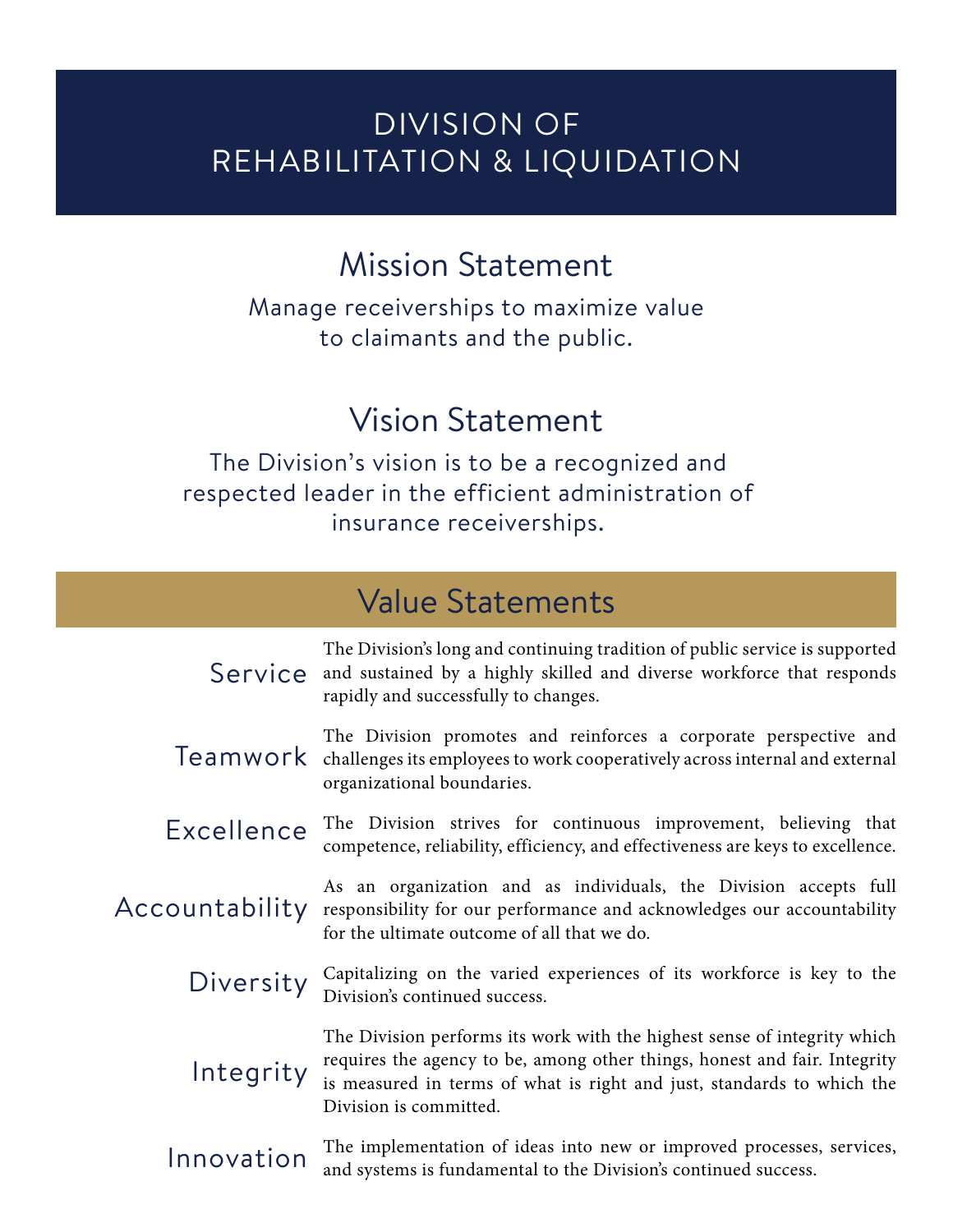## Jimmy Patronis

#### Message from the Chief Financial Officer

As the Chief Financial Officer of the State of Florida, I am pleased to present the 2020-2021 Annual Report for the Division of Rehabilitation and Liquidation (Division). The Division is responsible for the administration of insurance receiverships on behalf of the Florida Department of Financial Services. At every level of the Department, we are committed to helping policyholders and the Division is critical to that effort.

This year, the Division established procedures to initiate and manage new receiverships through a hybrid of remote and onsite operations during the COVID pandemic. Strategic focus was also placed on modernizing systems to create process efficiencies, maintaining quality of service, and advocating on behalf of policyholders, creditors, and consumers. During the 2020-2021 fiscal year, the Division paid over \$70.6 million in distributions to claimants and guaranty associations. The distributions are made possible through the Division's endeavor



to collect reinsurance, outstanding receivables, and other assets owed to the insurance companies in receivership.

This Annual Report provides additional information regarding the Division's activities and accomplishments during the 2020-2021 fiscal year. The Division's achievements are the result of our commitment to public service and the collaborative efforts of our team. For more information about the receivership process and companies in receivership, please visit www.MyFloridaCFO.com/division/receiver. We look forward to the work ahead.

Jimmy Patronis Chief Financial Officer State of Florida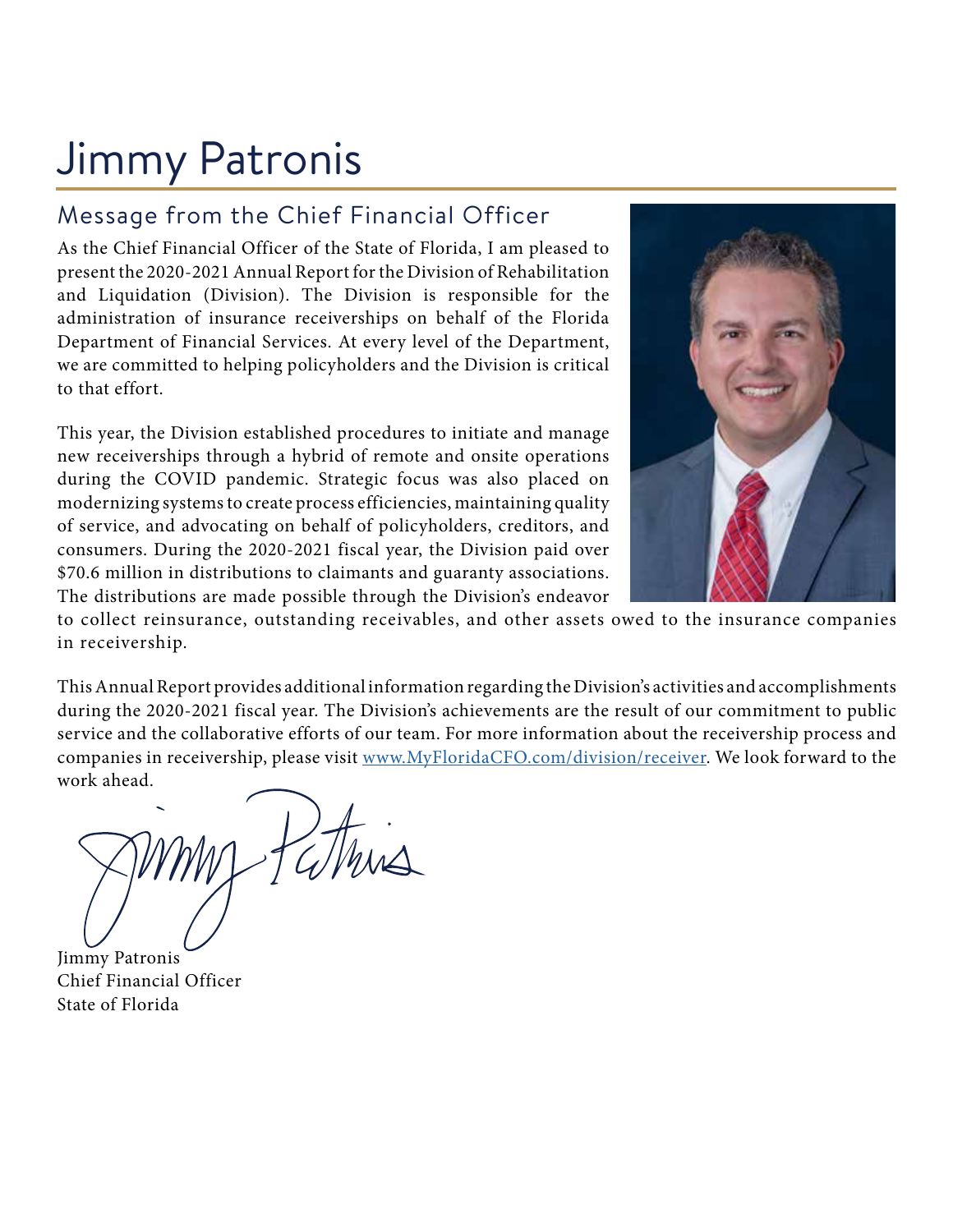# Table of Contents

### DIVISION OVERVIEW

| Role of the Division                                   | 3  |
|--------------------------------------------------------|----|
| Core Processes                                         | 4  |
| Division Funding                                       | 6  |
| <b>GENERAL INFORMATION</b>                             |    |
| Types of Receiverships in the Last Five Years          |    |
| <b>Factors Contributing to Insolvency</b>              |    |
| <b>ACCOMPLISHMENTS AND SIGNIFICANT EVENTS</b>          |    |
| Division Highlights                                    | 8  |
| Recieverships Opened and Closed During the Fiscal Year | 9  |
| Distributions                                          | 9  |
| Early Access                                           | 10 |
|                                                        |    |

### Appendices

| Appendix A | History of the Division                  |    |
|------------|------------------------------------------|----|
| Appendix B | Summary of Rehabilitation v. Liquidation | 13 |
| Appendix C | <b>Florida Guaranty Associations</b>     | 15 |
| Appendix D | Glossary                                 | 16 |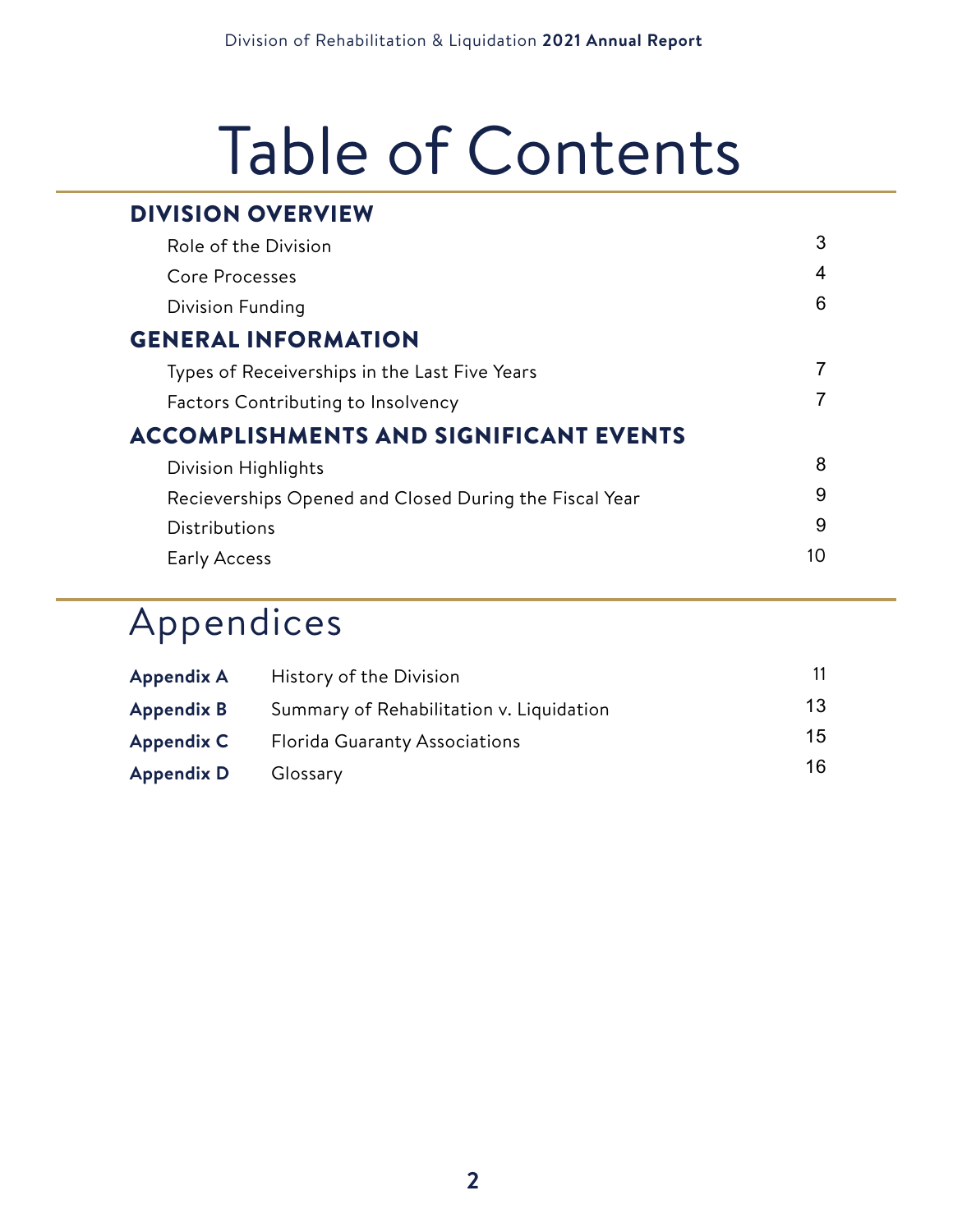# Division Overview

The Division is divided into five functional areas (see Figure 1), each lead by a manager who reports to the Division Director. As of June 30, 2021, the Division has fifty-six (56) funded positions.



Figure 1 *Division of Rehabilitation and Liquidation Organizational Structure in 2020-2021*

#### ROLE OF THE DIVISION

Insurance companies that become financially impaired or insolvent are exempted from federal bankruptcy jurisdiction and are subject to state laws regarding receivership. A receivership is the legal process by which the affairs of an insurance company are administered by a court appointed entity for purposes of rehabilitation or liquidation. Under Florida law, the Second Judicial Circuit Court in Leon County, Florida, (Referred to as the "Receivership Court" or the "Court") has jurisdiction over insurance

receivership matters. The Florida Department of Financial Services ("Department") is appointed by the Court as Receiver for insurers placed into receivership in Florida. The role of the Division of Rehabilitation and Liquidation ("Division") is to administer the receiverships on behalf of the Department and protect claimant interests. The Division plans, coordinates, and directs the affairs of the companies placed into receivership for purposes of carrying out the rehabilitation or liquidation order of the Court. This 2020-2021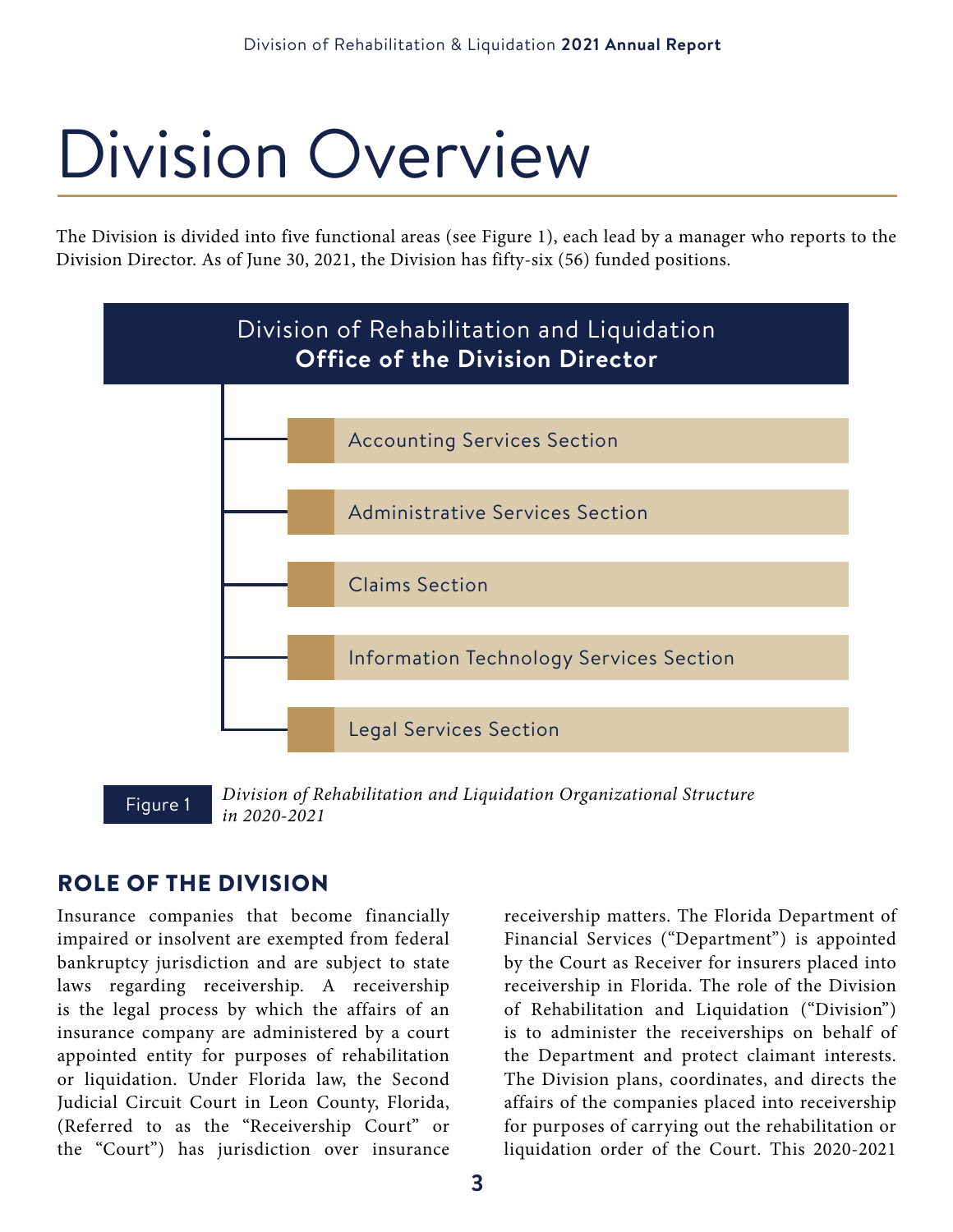Annual Report provides a brief look at the role of the Division and the overall receivership process.

In rehabilitation, the Division implements a plan that aims to return the company to the marketplace. Major tasks associated with a rehabilitation order include taking control of and protecting the property and assets of the insurer, conducting the business of the insurer, and formulating a plan to address the causes and conditions necessitating the receivership. The rehabilitation is successful when the insurance company meets the solvency criteria set forth in the Florida Insurance Code and the Receivership Court finds the causes that required rehabilitation have been corrected. The Court then enters an order discharging the Department from its duties and closes the rehabilitation receivership.

In liquidation, the insurance company is closed, outstanding policies are usually cancelled, and the process of collecting and selling the company's assets begins. The goal of liquidation is to use the money acquired from selling the company's assets to pay off the company's debts and outstanding insurance claims. Major tasks associated with a liquidation order include marshaling and liquidating insurer assets, identifying and paying claims, distributing assets to claimants, and responding to consumer inquiries about the receivership process.

#### CORE PROCESSES

The core processes of the Department, acting as Receiver under the direction of the Receivership Court, are illustrated in Figure 3. The process starts when the Receivership Court places an insurance company into receivership for purposes of rehabilitation or liquidation. In the "Company Control" process, the Division moves to take physical possession of the company's assets, offices, records, and other property. The Division then immediately attempts to determine the true financial status of the company. Under an order of rehabilitation, the Division seeks to remedy the problems that resulted in the entry of the

rehabilitation order. Efforts are made to evaluate a financial plan which can include: acquiring new funds, merging with other companies, selling parts of the business, hiring new management or exercising other remedial steps. All such activities are subject to scrutiny and final approval by the Receivership Court.

If rehabilitation is not possible, or is unsuccessful, the Division will petition the Receivership Court for an order of liquidation. At that time, the Division starts the "Company Asset Recovery and Asset Management" process, which involves marshaling all available assets and determining all liabilities of the company to ascertain the net value of the estate. During this phase, the Division will control and process all the business functions of the company in receivership and will recover company assets. Often, the Division needs to file litigation to best pursue and collect the assets of the company.

"Claims Processing" begins when notification of the company's liquidation is provided to all those with an interest in the estate, including policyholders, creditors, and guaranty associations. Claims in the estate are received by the Division and evaluated. Distribution of payment to claimants is dependent upon the recommendation of the Division, approval by the Receivership Court, and the availability of funds in the estate. Insurance guaranty associations may be intricately involved in this claims processing stage by directly paying some of the policyholder claims of the failed insurance company. A great deal of communication and cooperation is required between the Division and the guaranty associations.

Following the final distribution of money to claimants, legal pleadings are filed that ultimately lead to the discharge of the company from receivership. It is during this "Company Discharge" process that the Division prepares and files the unclaimed property reports and final financial reports for the estate. The time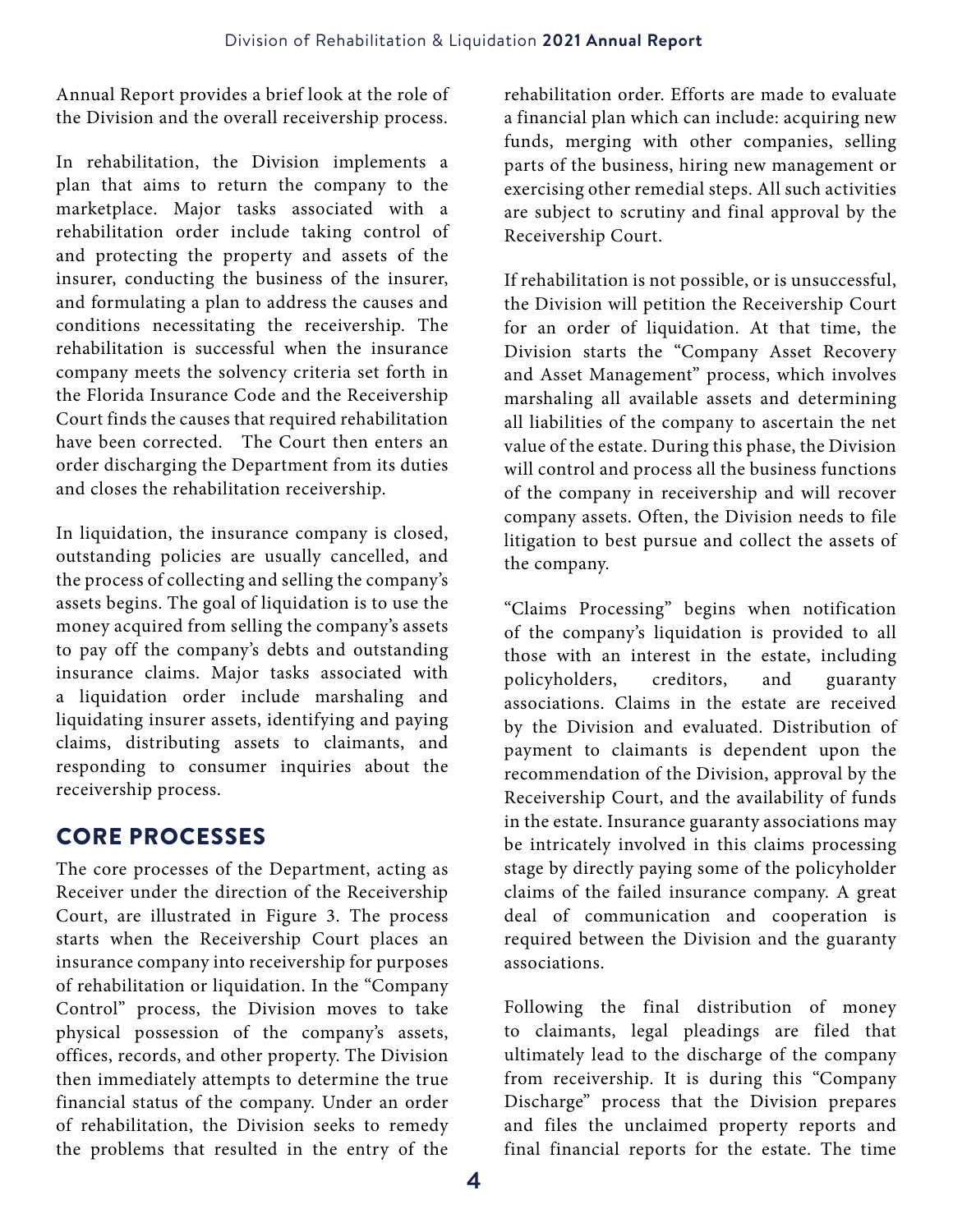required to close a receivership proceeding is largely determined by the amount and complexity of the assets to be monetized and the ability of the Division to make a final determination of an estate's liability. The company discharge phase is

complete when the Receivership Court issues an order discharging the Department from all duties, obligations, and liabilities in the administration of the receivership.

| <b>CORE PROCESS</b>                                             | <b>PRIMARY TASKS</b>                                                                                                                                                                                                                                                                                                                                 |
|-----------------------------------------------------------------|------------------------------------------------------------------------------------------------------------------------------------------------------------------------------------------------------------------------------------------------------------------------------------------------------------------------------------------------------|
| Company<br>Control                                              | Identify, secure and control company assets<br>$\bullet$<br>Manage business functions<br>Implement receivership plan<br>$\bullet$                                                                                                                                                                                                                    |
| <b>Company Asset</b><br><b>Recovery and Asset</b><br>Management | Collect and liquidate all company assets<br>Pursue litigation as necessary to collect assets<br>Maximize assets returned to receivership<br>$\bullet$                                                                                                                                                                                                |
| Claims<br>Processing                                            | Acquire claimant information<br>Proof-of-Claims processing<br>(liquidation only)<br>Guaranty association claim processing<br>(liquidation only)<br>Claims evaluation<br>(liquidation only)<br>Interim distributions/payment of available<br>$\bullet$<br>funds on allowed claims (liquidation only)<br>Early Access distributions (liquidation only) |
| Company Discharge                                               | Determination of final financial accounting<br>Final distribution of available funds on allowed<br>claims (liquidation only)<br>Unclaimed property reporting (liquidation only)<br>$\bullet$<br>Destruction of non-permanent company records<br>$\bullet$<br>(liquidation only)                                                                      |

*Division's Core Processes* Figure 2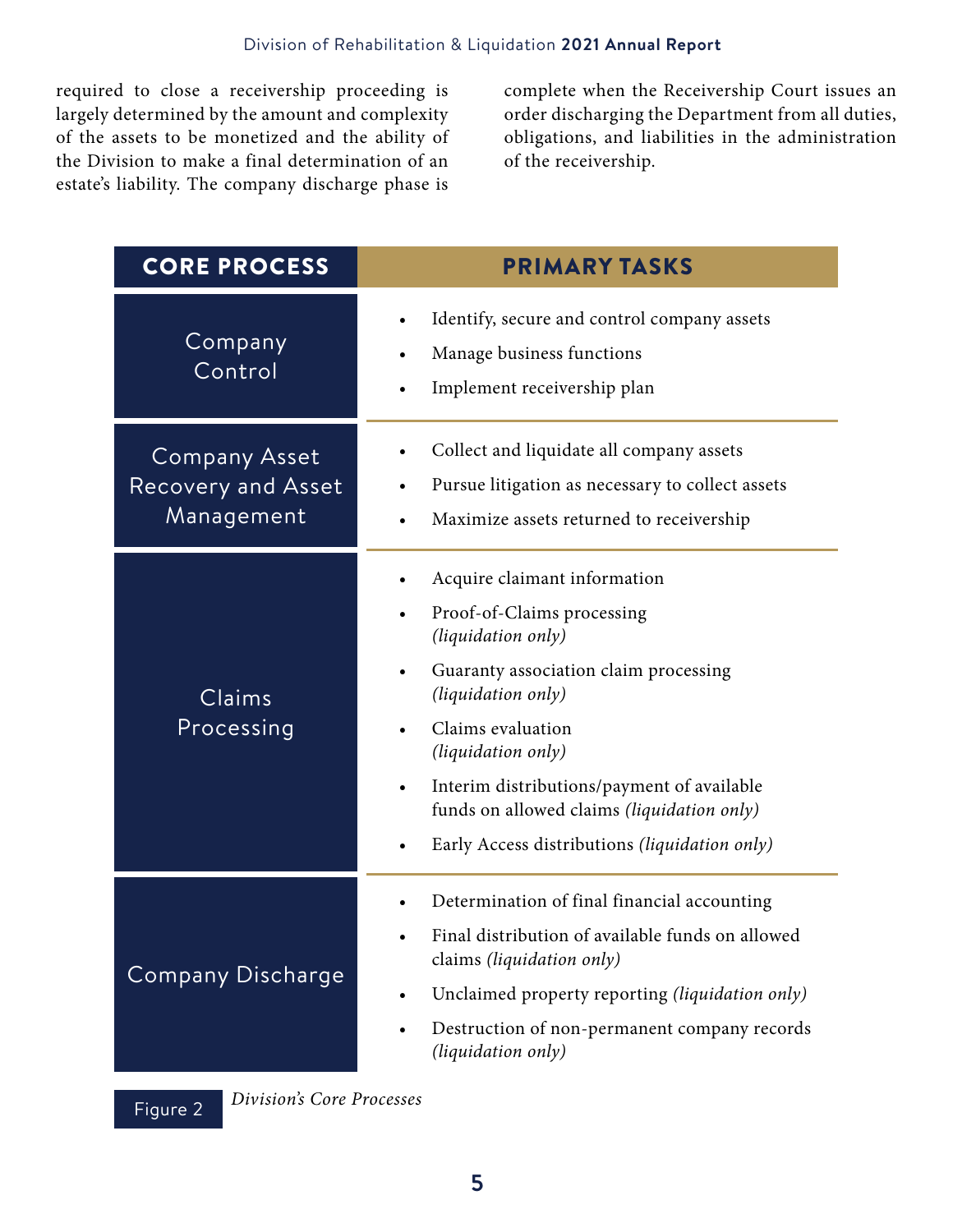#### DIVISION FUNDING

The Division's overall cost of managing receiverships is paid for by recoveries from the estates that are in receivership, supplemented by funds from the state. The Division maintains staff that is paid from receivership funds. This staffing structure allows the Division's management to expand or downsize staff as necessary with the fluctuation of the number of estates being administered.



The Division's state budget is funded from the Insurance Regulatory Trust Fund. The state budget supports one state position, infrastructure, and certain technological improvements that benefit future receivership estates. For the 2020-2021 fiscal year, the Division's operating state budget was \$917,096. Figure 6 displays the Division's Receivership Budget for the 2020-2021 fiscal year, and Figure 7 gives an overview of the Division's 2020-2021 state budget.





**6**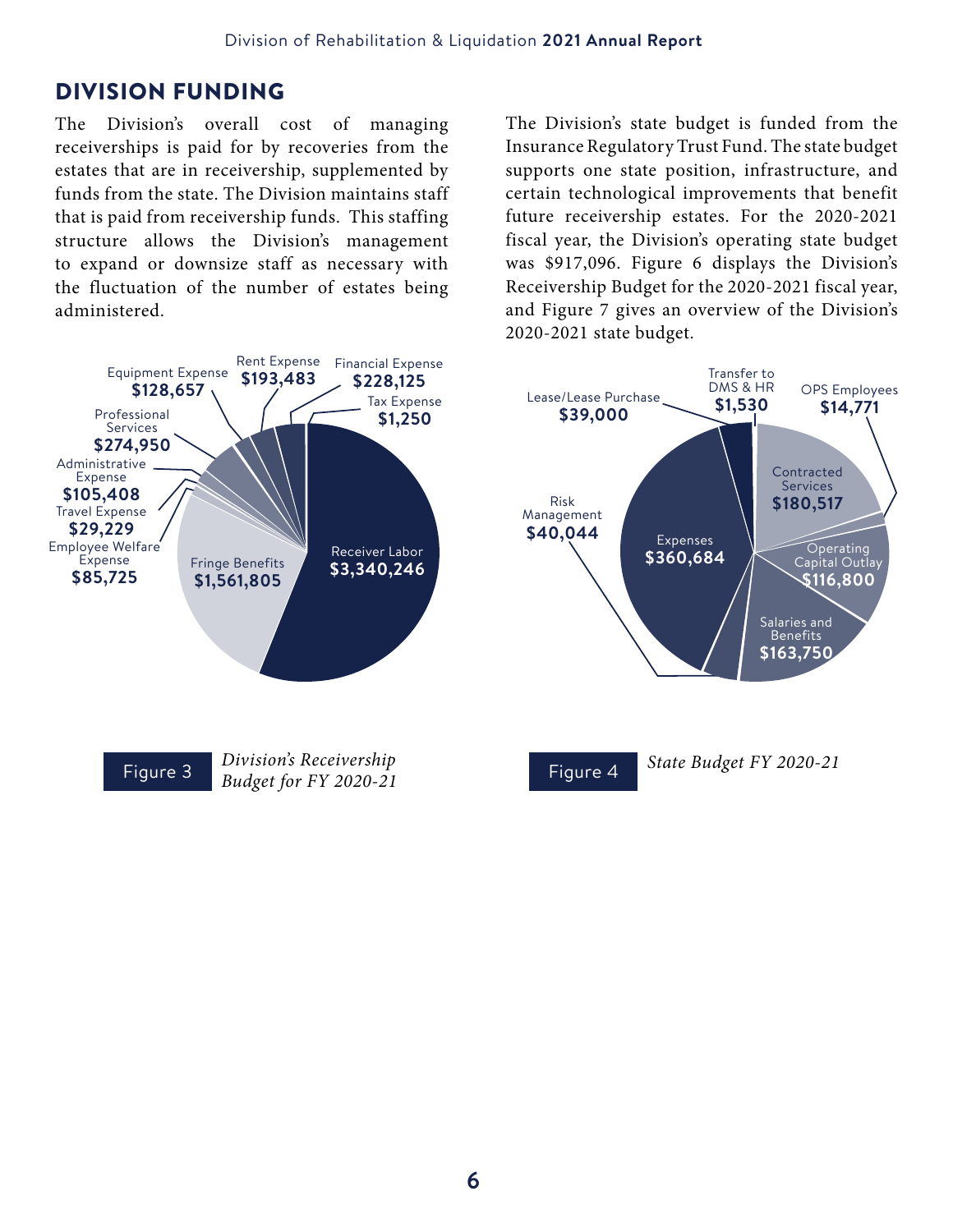# General Information

#### TYPES OF RECEIVERSHIPS IN THE LAST FIVE YEARS



*Types of Companies Entering*  **Figure 5** *Receivership in Last Five Years Receivership in Last Five Years* 

#### COMPANIES IN RECEIVERSHIPS BY LINES OF BUSINESS



*Companies in Receivership by Lines*  Figure 6 *Companies in Receiversing by*<br>*of Business in Last Five Years* 

#### FACTORS CONTRIBUTING TO INSOLVENCY

Pursuant to section 631.398, Florida Statutes, the Division shall prepare, or cause to have prepared, a summary report containing information relating to the history and causes of the insolvency including the business practices of the insurer which led to its insolvency. This report must be prepared no later than the conclusion of any domestic insurer's insolvency proceeding. Over the course of the last five fiscal years, the Division has closed 24 estates. Factors contributing to the insolvencies of these estates include the following:

- Inadequate capitalization or asset deterioration
- Improper management
- Insufficient claim reserves
- Rapid premium growth
- Inappropriate transactions with affiliates or subsidiaries
- Inadequate premium rates
- Natural disasters or catastrophic losses
- Change in business conditions
- Reinsurance market issues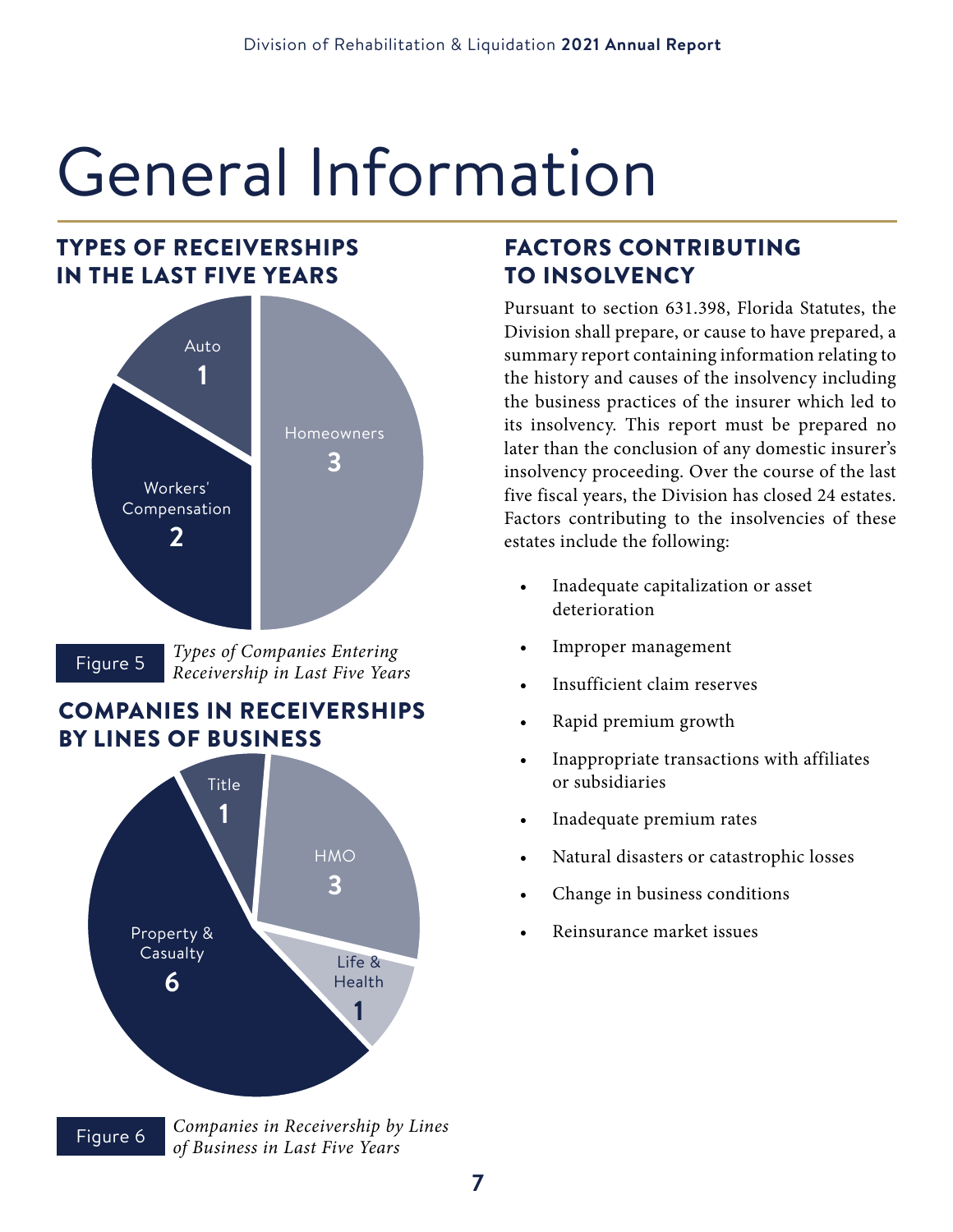# Accomplishments and Significant Events

#### DIVISION HIGHLIGHTS

During the 2020-2021 fiscal year:

- In response to the availability of COVID-19 vaccinations, the Division's workforce returned to its office locations on April 15, 2021 to resume regular operations. Safety procedures were established to protect the health and wellbeing of all employees and visitors.
- One company was placed into liquidation during the fiscal year. The Division administered 10 companies in liquidation and one company in rehabilitation.
- The Division distributed \$52 million in early access distributions to guaranty associations from three different estates. In addition to the early access distributions, the Division distributed \$18.6 million to claimants in one estate during the fiscal year.
- The Division responded to 4,776 consumer inquiries.
- To facilitate distribution, the Division mailed 61,445 Proof of Claim (POC) forms, processed 554 submitted POCs, facilitated the Deemed Filing of 155,488 claims, evaluated 20,118 claims, mailed 12,891 Notice of Determinations, processed 63 filed objections, resolved 44 filed objections, processed 65 requests for an assignment of claim, reopened 4,357 claims, and set up 229 new claims.
- The Division performed two distribution accountings, and processed and filed unclaimed property reports in 26 states, for unclaimed amounts totaling \$285,157 from one discharged receivership.
- The Division recovered assets totaling \$41.7 million, excluding litigation recoveries.
- The Division recovered assets totaling approximately \$12.7 million through litigation.

*As in prior years, the Division continues to place a great emphasis on developing strategies to shorten the lifecycle of estates in receivership.*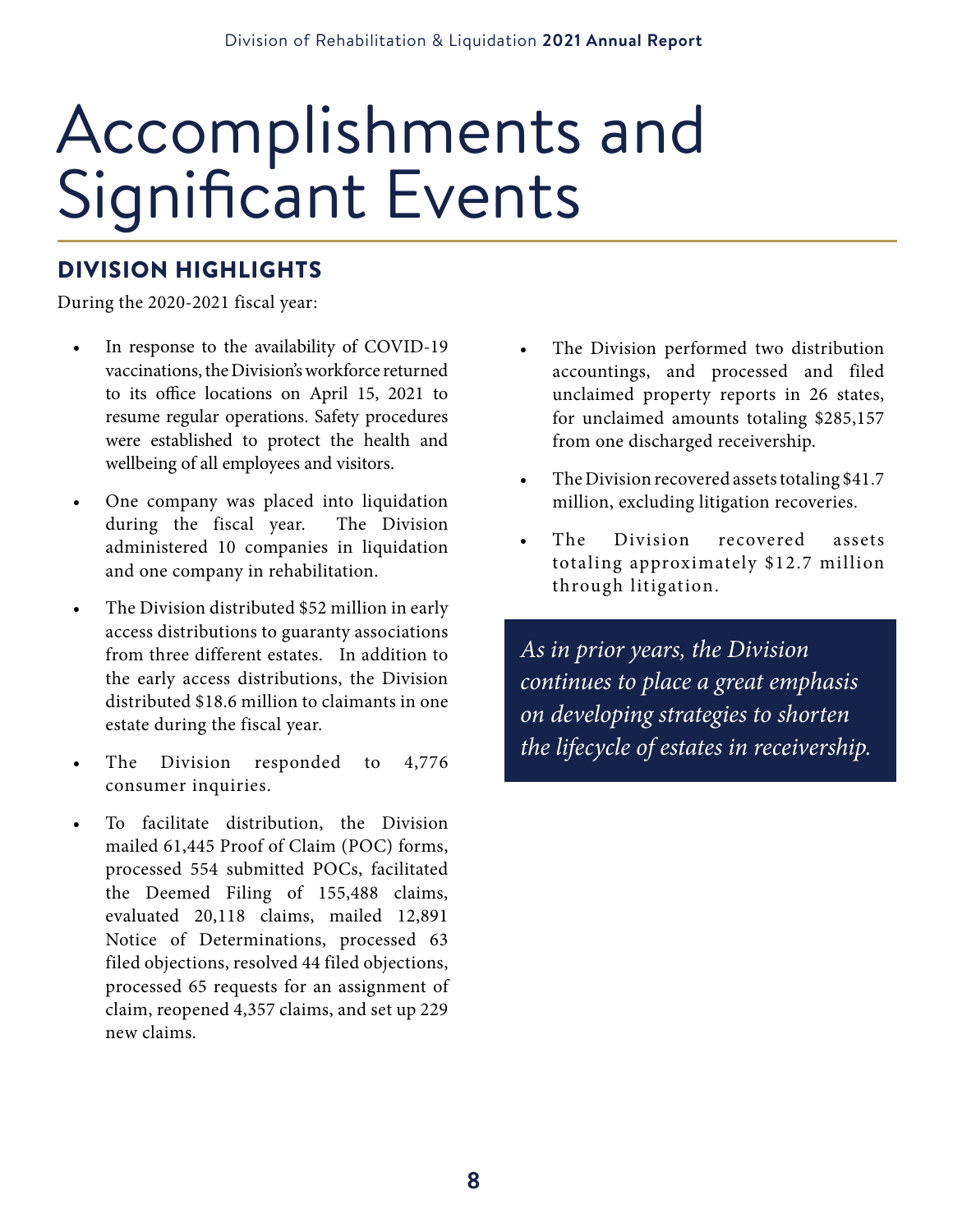#### RECEIVERSHIPS OPENED AND CLOSED DURING THE FISCAL YEAR

#### Receiverships Opened

#### American Capital Assurance Company

On April 14, 2021, American Capital Assurance Corporation ("AmCap") was ordered into receivership for purposes of liquidation by the Court. AmCap was a homeowner's insurance company located in St. Petersburg, Florida. All insurance policies issued by AmCap were cancelled on May 14, 2021. On July 28, 2021, the Department mailed 1,005 Proof of Claim forms (POCs). The deadline for filing a POC is April 14, 2022.

#### DISTRIBUTIONS

The following list provides additional information about the Court ordered distributions to claimants and policyholders during the 2019-2020 fiscal year:

| <b>Claims Distribution Payments</b>           | <b>Month of Distribution</b> | <b>Court Ordered Distribution</b><br>Amount |
|-----------------------------------------------|------------------------------|---------------------------------------------|
| Universal Health Care Insurance Company, Inc. | March 2021                   | \$18,563,455                                |
| <b>Early Access Distributions</b>             |                              |                                             |
| Sunshine State Insurance Company              | <b>July 2020</b>             | \$3,000,000                                 |
| Florida Speciality Insurance Company          | <b>July 2020</b>             | \$10,000,000                                |
| Florida Speciality Insurance Company          | September 2020               | \$10,00,000                                 |
| Florida Speciality Insurance Company          | March 2021                   | \$14,000,000                                |
| Windhaven Insurance Company                   | March 2021                   | \$15,000,000                                |
| <b>TOTAL DISTRIBUTIONS</b>                    |                              | \$70,563,455                                |



**Figure 7** Number of Companies in Receivership – Last Five Fiscal Years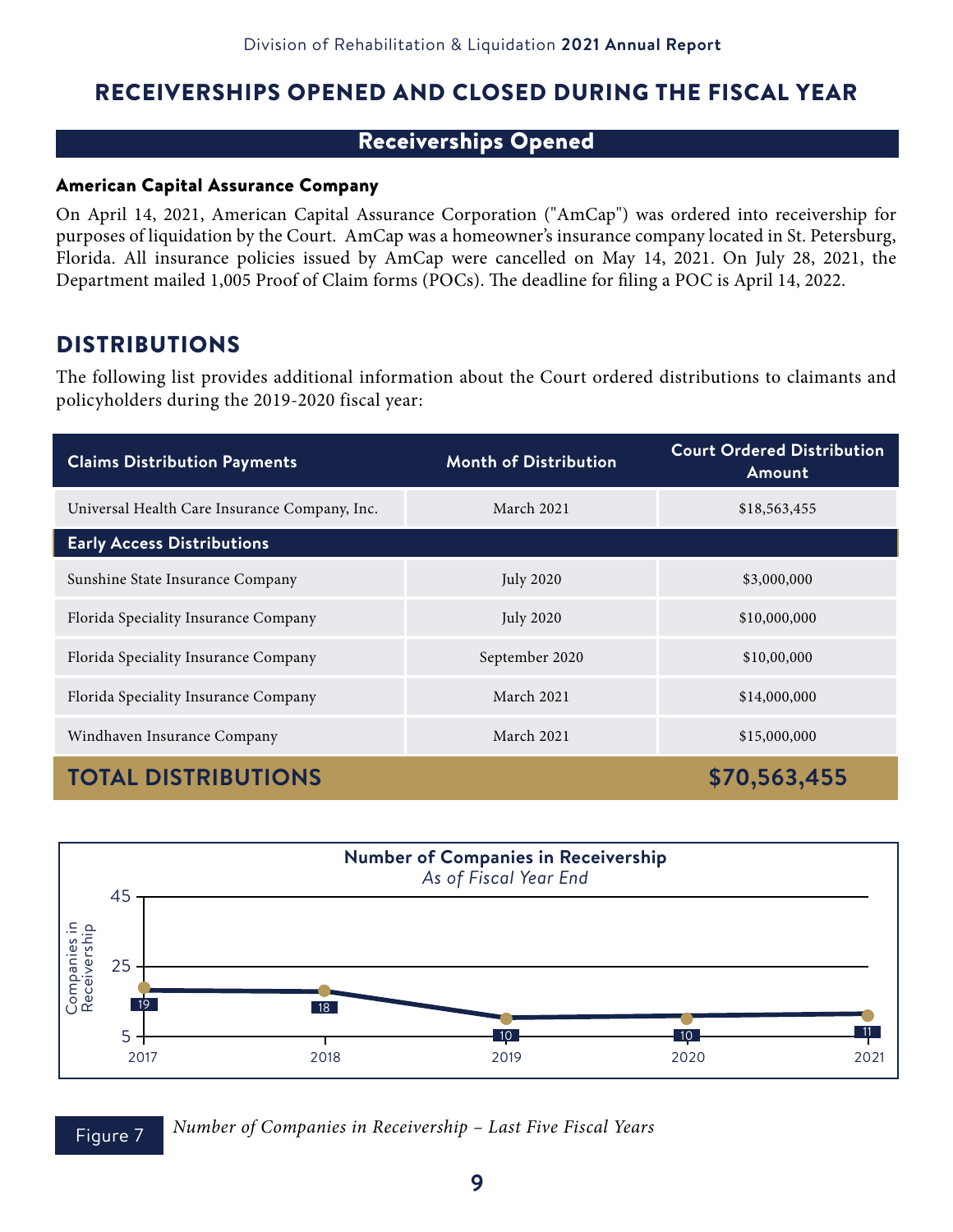#### EARLY ACCESS

As deemed appropriate, section 631.397, Florida Statutes, allows the Division to advance funds to Florida's guaranty associations and similar associations in other states for the administration and payment of covered claims. These advances are referred to as early access distributions and must be approved by the Receivership Court. An analysis of all estates to determine possible early access distributions is performed twice a year to maximize the amount distributed while taking care to reserve enough of the estate's assets to cover the expected claims distributions to nonguaranty association claimants and the costs related to claims administration, asset recovery, and pending litigation.

There is a benefit to the public when the Division makes early access distributions to the guaranty associations. Each dollar the Division supplies to the guaranty associations for claims administration and payment is a dollar that the guaranty associations will not have to assess their member insurers. This, in turn, helps hold down the cost of policies to the insurance buying public by not having a portion of an assessment reflected in premiums charged to the policyholders.

The assessment processes of the Florida Insurance Guaranty Association, Inc. ("FIGA") help to illustrate how the early access distributions ultimately help the insurance buying public. Pursuant to section 631.57(3)(a), Florida Statutes, FIGA is required to secure funds necessary for the payment of covered property and casualty claims and to pay the reasonable costs of claims administration as necessary, to levy assessments against its member insurers. Pursuant to this law, the assessments levied against each insurer are limited to 2% of annual written premiums with an option for an additional emergency assessment also limited to 2% annually. When assessments are made, insurers may recoup their portion of the assessment from their policyholders as a part of their policy premium, under section 631.64, Florida Statutes. Similar statutory requirements for assessment against the members of Florida's other guaranty associations are found in the following laws:

- Section 631.718, Florida Statutes, establishes the assessment authority of the Florida Life and Health Insurance Guaranty Association ("FLAHIGA");
- Section 631.819, Florida Statutes, establishes the assessment authority of the Florida Health Maintenance Organization Consumer Assistance Plan ("FHMOCAP"); and
- Section 631.914, Florida Statutes, establishes the assessment authority of the Florida Workers' Compensation Insurance Guaranty Association, Inc. ("FWCIGA").

The early access distributions which the Division pays the guaranty associations reduces the amount the guaranty associations assess their members. In the 2020-2021 fiscal year, the Division paid \$52 million in early access distributions to guaranty associations.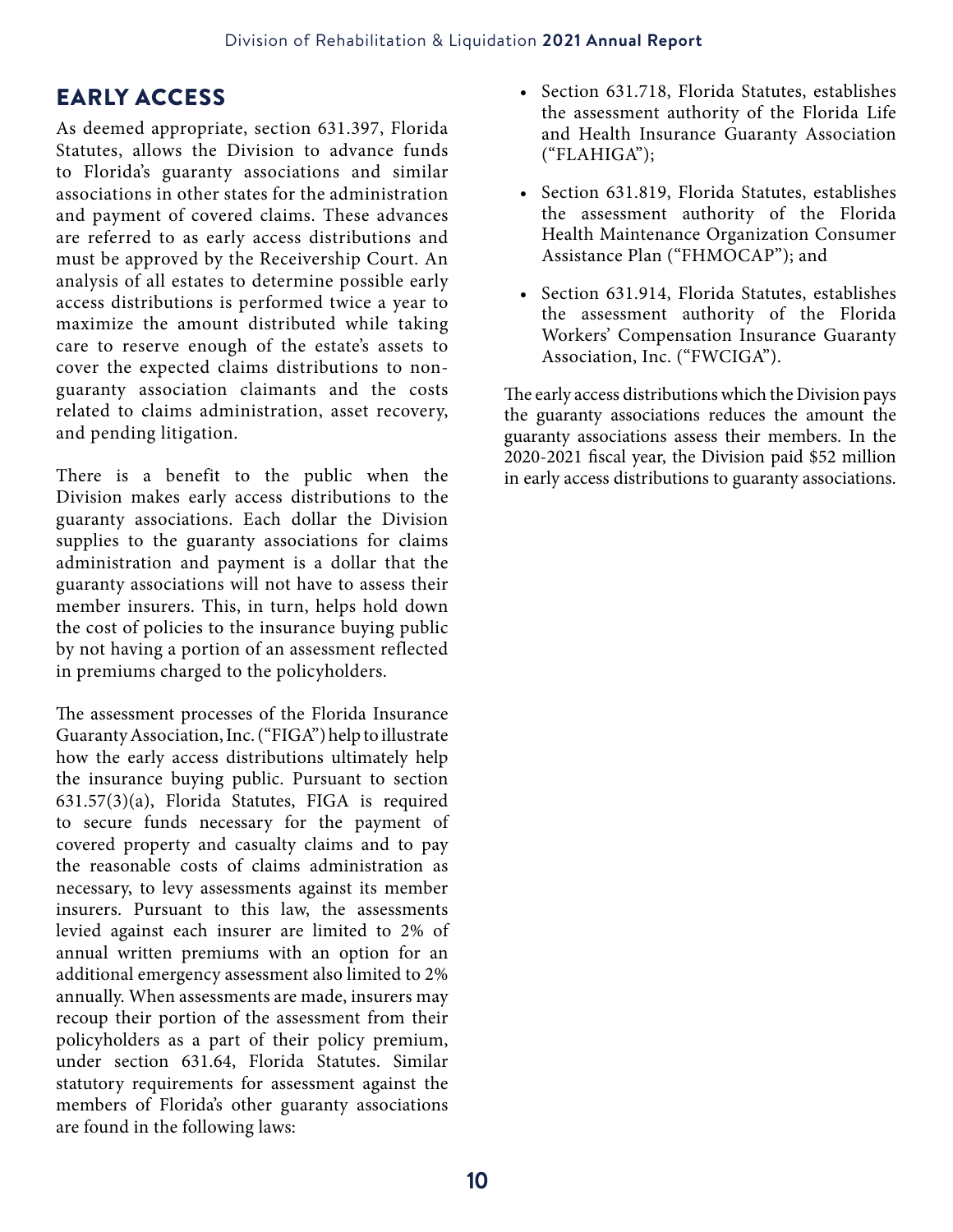## Appendix A

# History of the Division

The need for a specialized program to handle the duties of a Receiver for troubled insurance companies began to emerge in 1957. In November of that year, Alabama General Insurance Company, a fire and casualty insurance company, was found to be insolvent and a state agent was needed to act as Receiver to protect the assets of all parties who had an interest in the estate. For the next 10 years, the duties of Receiver for troubled and insolvent insurance companies fell on five employees under the direction of the General Counsel at the Florida Department of Insurance ("DOI").

During those 10 years, DOI was named Receiver for 15 more insurance companies. As the trend of insurance companies entering receivership continued to grow, Insurance Commissioner Broward Williams asked the 1967 Legislature for additional staff to manage the receiverships. The legislature approved 13 new positions, one of which was an attorney position. The addition of the attorney position paved the way for the staff to be separated from the Office of General Counsel. Commissioner Williams administratively created the Division of Rehabilitation and Liquidation in 1967 as recorded in the Florida Administrative Code, Chapter 4-38.13. It has operated as a separate division since September 1967. Tom Waddell became the Division's first Director effective September 1, 1967 (see Table A for a listing of all Division Directors). Chapter 4-38.003 of the Florida Administrative Code officially provided for the Division of Rehabilitation and Liquidation in 1975. The Division's Miami Office was established in 1989, primarily as a result of multiple insolvencies in that region.

A receivership employment system was developed in the early years of the Division to provide managers with greater flexibility in staffing according to workload. Administrative costs to maintain a receivership staff were funded, as today, from the assets of the insolvent estates.

The 1970 Legislature created the first of four guaranty associations, which are separate from state government, to ensure that money is available to pay outstanding claims when an insurance company no longer can meet its contractual obligations. Chapter 631, Florida Statutes, mandates examination and regulatory oversight of each guaranty association by the Department or by the Office of Insurance Regulation. Please see Appendix C of this report for the name, purpose, and contact information of all guaranty associations in Florida. Under current state law, only the Receivership Court's Order of Liquidation triggers action by the guaranty associations. There is no guaranty association intervention under the Court's Order of Rehabilitation. Please refer to Appendix B, Summary of Rehabilitation v. Liquidation, for more information about activities that occur when an insurance company is in rehabilitation or liquidation. Most licensed insurance companies are covered by one of the guaranty associations. Some exceptions are title insurance companies, warranty companies, continuing care retirement communities ("CCRCs"), multiple employer welfare arrangements ("MEWAs"), and bond companies. The Division and the guaranty associations work closely to protect the insurance consumers of Florida.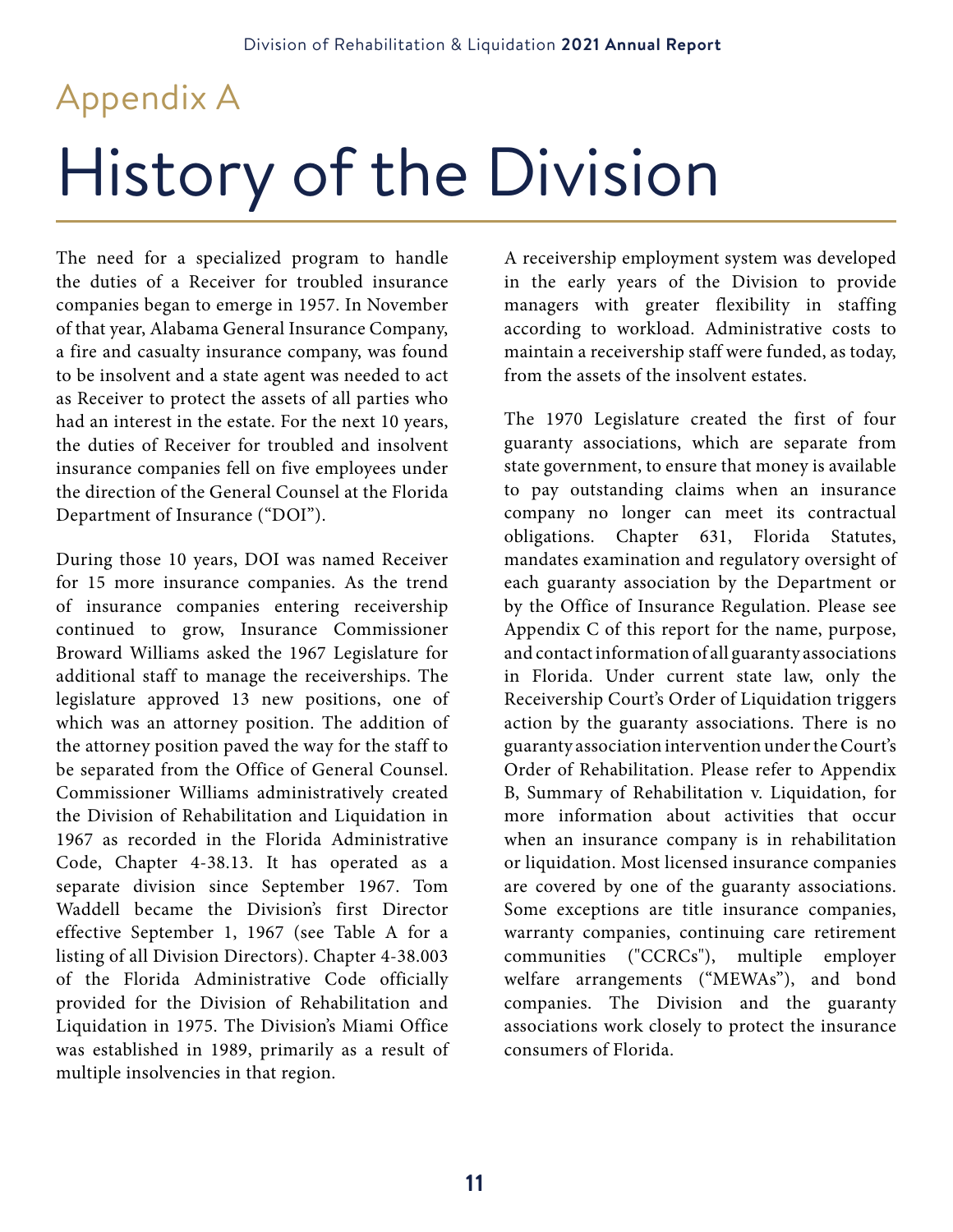#### Division of Rehabilitation & Liquidation **2021 Annual Report**

| Division Director Years of Service    | Division Director Years of Service |  |
|---------------------------------------|------------------------------------|--|
| Tom Waddell   1967 - 1969             | Doug Shropshire   1989 - 1991      |  |
| <b>Charles Friend 1969 - 1971</b>     | Robert Johnson   1991 - 1996       |  |
| L.E. Caruthers   1971 - 1980          | Belinda Miller   1996 - 1999       |  |
| Helen Hobbs 1980                      | Eric J. Marshall   1999 - 2001     |  |
| <b>James Brown</b>   1981 - 1982      | R. J. Castellanos   2001 - 2008    |  |
| Gerald Wester   1982 - 1983           | Wayne Johnson   2008 - 2011        |  |
| <b>Jerry D. Service</b>   1983 - 1988 | C. Sha'Ron James   2011 - 2015     |  |
| Bill O'Neill   1989                   | Toma Wilkerson   2015 - Present    |  |





*Historical Data: Types of Companies*  Figure 9 **Entering Receivership**, 1957-2021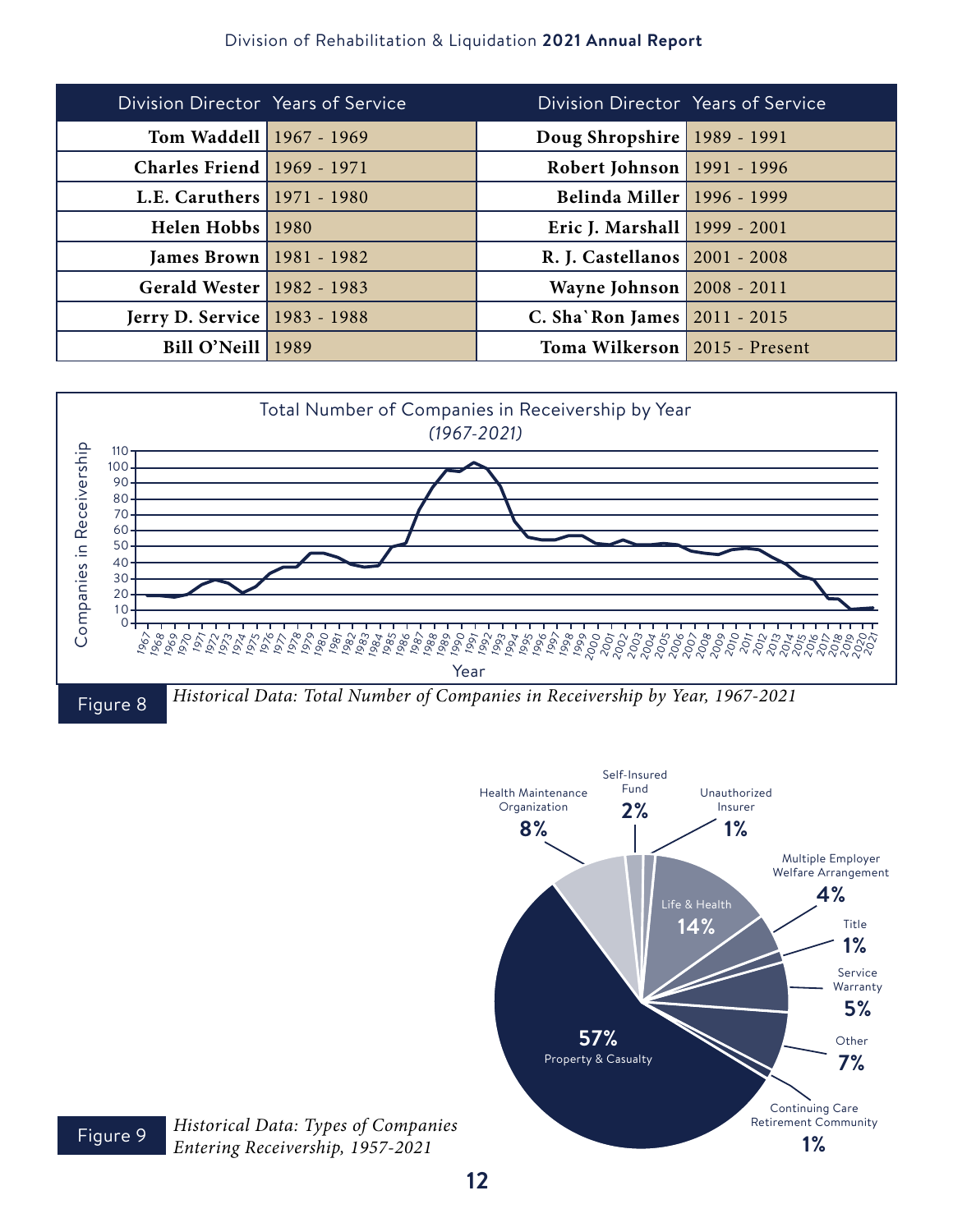# Summary of Rehabilitation v. Liquidation Appendix B

#### **REHABILITATION LIQUIDATION**

Board of Directors are suspended temporarily. The Department assumes their authority but can redelegate certain authority at the Department's discretion.

The Department, appointed by the court, is in charge. The Department's Division of Rehabilitation and Liquidation administers the receiverships.

Financial activity is carried out through the company's office systems utilizing its procedures.

Company continues to be responsible for paying claims.

Payments are based on a court order which provides authority as to what the Department may pay.

Company is dissolved by Court Order of Liquidation. The Department assumes authority over company affairs.

The Department, appointed by the court, is in charge. The Department's Division of Rehabilitation and Liquidation administers the receiverships.

Financial activity is ultimately carried out through the office of the Department's Division of Rehabilitation and Liquidation after the company's offices are closed.

A deadline for filing claims is established by court order. Guaranty associations, if applicable, pay covered policy claims. Claims not covered by a guaranty association are processed by the Department.

Payments are based on a statutory priority scheme. A claims distribution is determined by the amount of available assets, if any, of the receivership estate. Claims are paid by class in order of the priorities set out in section 631.271, Florida Statute. Beginning with Class 1, all approved claims in a class must be paid in full before any payment is made to the next class. If there are insufficient funds to pay a class in full, all approved claims in that class are paid in equal pro rata shares.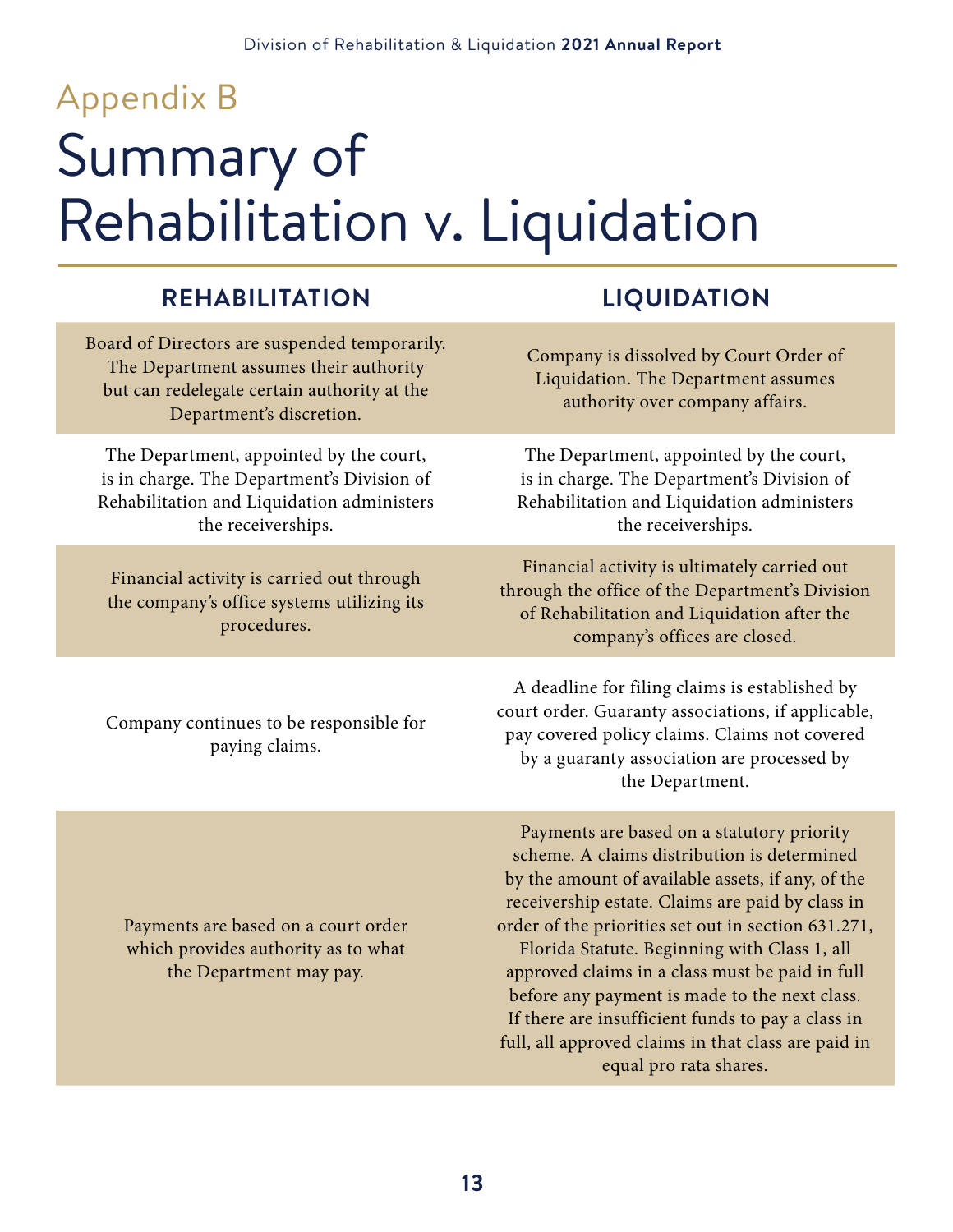#### Division of Rehabilitation & Liquidation **2021 Annual Report**

#### **REHABILITATION LIQUIDATION**

liquidation proceeding.

| Litigation against the company is stayed by<br>statute and court order. Litigation against<br>the insureds is not stayed by statute, but may<br>be stayed by court order. The company will<br>continue to defend its insureds. There is no<br>activity by a guaranty association during<br>rehabilitation. | Litigation against the company is<br>permanently stayed by statute and court order.<br>Insureds are defended by the appropriate<br>Guaranty Association.                                                                                                                                                                   |
|------------------------------------------------------------------------------------------------------------------------------------------------------------------------------------------------------------------------------------------------------------------------------------------------------------|----------------------------------------------------------------------------------------------------------------------------------------------------------------------------------------------------------------------------------------------------------------------------------------------------------------------------|
| Proof of claims forms are not issued<br>in a rehabilitation since claims normally<br>continue to be paid.                                                                                                                                                                                                  | Potential claimants are provided instruction<br>on how they can file a claim in the liquidation<br>proceeding. Upon return of required proof of<br>claims forms and other information, claims<br>adjusters for the Department evaluate the claims<br>for priority and amount.                                              |
| Not applicable.                                                                                                                                                                                                                                                                                            | Evaluated claims are reported to the Second<br>Judicial Circuit Court in Leon County, Florida,<br>and the Department's recommendation of the<br>priority and amount of the claim are approved<br>subject to objection (the procedure whereby the<br>claimant may disagree with the evaluation).                            |
| Not applicable.                                                                                                                                                                                                                                                                                            | If objections are unresolved, the<br>Department's attorneys will set the<br>objection for a court hearing.                                                                                                                                                                                                                 |
| Not applicable.                                                                                                                                                                                                                                                                                            | When all objections and appeals are concluded,<br>the Department calculates the distribution<br>that may be made to eligible claimants. The<br>priority of claims is set out by statute. Upon<br>obtaining court approval of the distribution, the<br>Department sends payments to the claimants'<br>last known addresses. |
| Not applicable.                                                                                                                                                                                                                                                                                            | Undistributed funds are turned over to the<br>Department's Division of Unclaimed Property.                                                                                                                                                                                                                                 |
| The Department returns the company to<br>a sound financial condition and ends the<br>rehabilitation or, when it is not possible to<br>return the company to the marketplace, the<br>Department converts the receivership to a                                                                              | The Department will evaluate all claims<br>filed in the receivership proceeding, issue<br>checks, prepare a final accounting, and obtain<br>a court order discharging it from further<br>responsibilities and closing the receivership/                                                                                    |

**14**

liquidation proceeding.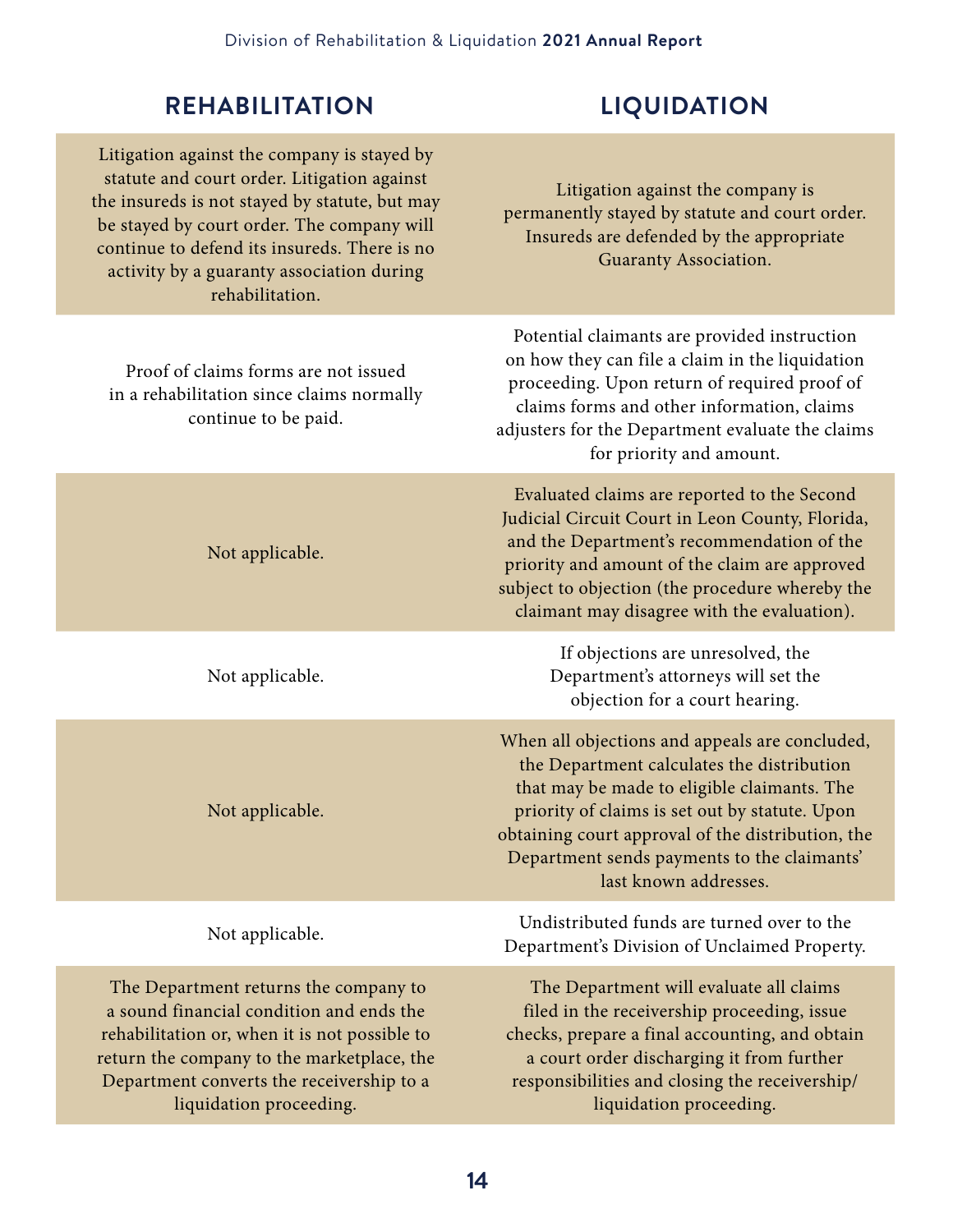## Appendix C

# Florida Guaranty Associations

Guaranty associations are non-profit organizations created by statute that protect policyholders from severe losses and delays in claim payments due to insolvency of an insurance carrier. These entities provide a mechanism to resolve claims during such times. The state of Florida has the following associations:

#### **Florida Insurance Guaranty Association ("FIGA")**

FIGA was created to provide a mechanism for the payment of covered property and casualty claims under certain insurance policies because of the insolvency of an insurer. FIGA's membership consists of all Florida licensed direct writers of property or casualty insurance. Coverage limits for claims filed to FIGA are as follows: (1) Auto/ Liability/Commercial Property Claims: \$300,000 (2) Homeowners Property Damage claims: \$500,000 (3) Condo Association claims: \$200,000 x the number of residential units. For more information on FIGA, visit www.figafacts.com.

#### **Florida Workers' Compensation Insurance Guaranty Association ("FWCIGA")**

FWCIGA was created by statute in 1997 from the merger of the Florida Self-Insured Fund Guaranty Association, Inc. ("FSIFGA") and the workers' compensation insurance account of FIGA. Coverage limits for workers' compensation claims filed to FWCIGA are as follows: (1) Employer Injury claims: no limit (2) Employer Liability claims: \$300,000. For more information on FWCIGA, visit www.fwciga.org.

#### **Florida Life and Health Insurance Guaranty Association ("FLAHIGA")**

FLAHIGA is a statutory entity created in 1979 when the Florida Legislature enacted the Florida Life and Health Insurance Guaranty Association Act (FLAHIGA Act). FLAHIGA is composed of all insurers licensed to sell direct life insurance, accident and health insurance, and certain annuities in the state of Florida. Coverage limits for claims filed to FLAHIGA are as follows: (1) Life Insurance Death Benefit: \$300,000 per insured life (2) Life Insurance Cash Surrender: \$100,000 per insured life (3) Health Insurance Claims: \$500,000 per insured life (4) Annuity Cash Surrender: \$250,000 for deferred annuity contracts per contract owner (5) Annuity in Benefit: \$300,000 per contract owner. For more information on FLAHIGA, visit www.flahiga.org.

#### **Florida Health Maintenance Organization Consumer Assistance Plan ("FHMOCAP")**

FHMOCAP was created by statute in 1988 to protect persons enrolled for coverage with HMOs, subject to certain limitations, against the failure of their HMO to perform its contractual obligations due to its insolvency. The FHMOCAP only provides protection for "commercial" HMO members – those who have group coverage, generally through their employer, or persons who purchase individual coverage directly through the HMO. The benefit the plan provides is continued coverage up to a maximum of \$300,000 per person or 6 months. For more information on FHMOCAP, visit www.flhmocap.com.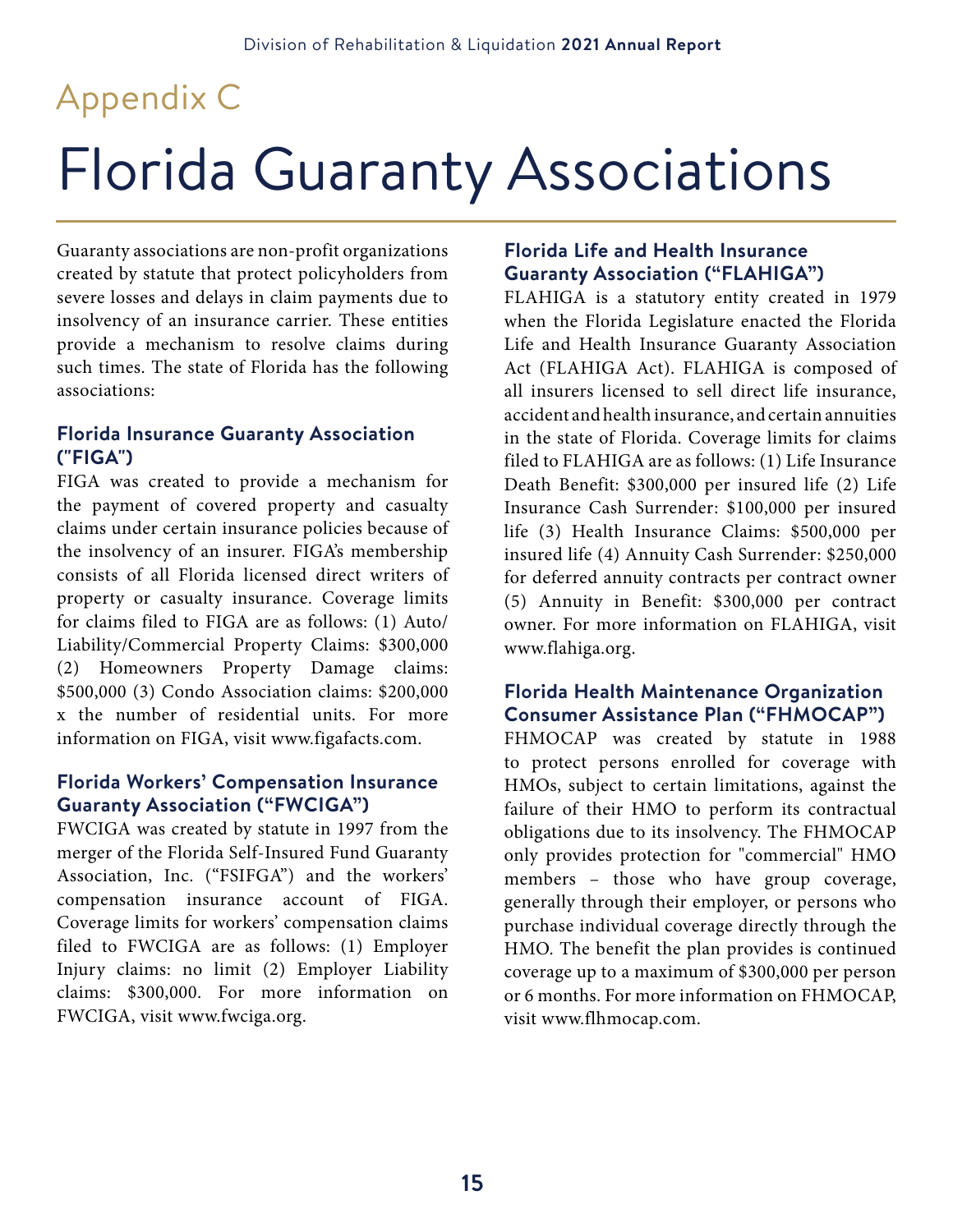# Appendix D

# Glossary

**Admitted Company** – An insurance company licensed and authorized to do business in a state is called an admitted company in that state.

**Assets** – Property owned by an insurance company, including stocks, bonds, and real estate. Insurance accounting is concerned with solvency and the ability to pay claims. State insurance laws require a conservative valuation of assets, prohibiting insurance companies from listing assets on their balance sheets when the values are uncertain, such as furniture, fixtures, debit balances, and accounts receivables that are more than 90 days past due.

**Conservation** – The regulatory process by which an insurance company's affairs are administered to preserve the company's assets.

**DFS** – The abbreviation for the Florida Department of Financial Services.

**Domestic Insurance Company** – An insurer formed under Florida law.

**Early Access Distribution** – The process by which a guaranty association recovers from the Receiver a portion of the loss amount paid and/or administrative expenses incurred by the guaranty association in settling a claim prior to the final distribution of an estate's assets.

**Estate** – A term used interchangeably with receivership in this report.

**FHMOCAP** – The abbreviation for the Florida Health Maintenance Organization Consumer Assistance Plan. Refer to Appendix C for detailed information related to FHMOCAP.

**FIGA** – The abbreviation for the Florida Insurance Guaranty Association. Refer to Appendix C for detailed information related to FIGA.

**FLAHIGA** – The abbreviation for the Florida Life and Health Insurance Guaranty Association. Refer to Appendix C for detailed information related to FLAHIGA.

**FWCIGA** – The abbreviation for the Florida Workers' Compensation Insurance Guaranty Association. Refer to Appendix C for detailed information related to FWCIGA.

**Guaranty Association** – A mechanism by which solvent insurers ensure that some of the policyholder and third-party claims against insurance companies that fail are paid. Such funds are required in all 50 states, the District of Columbia, and Puerto Rico, but the type and amount of claim covered by the fund varies from state to state. Such funds are supported by assessments levied against insurance companies writing business in those states. The Florida Guaranty Associations include the Florida Insurance Guaranty Association, Florida Workers' Compensation Insurance Guaranty Association, Florida Life and Health Insurance Guaranty Association, and the Florida Health Maintenance Organization Consumer Assistance Plan.

**Indemnity** – As used in an insurance or reinsurance context, indemnity refers to payment of loss to a claimant and/or policyholder. Such indemnity payment, in turn, serves as a basis for a claim against a reinsurer.

**Insolvency** – A company's financial condition reflected by an excess of liabilities over the available assets required to meet those liabilities; i.e., a company's inability to pay its debts.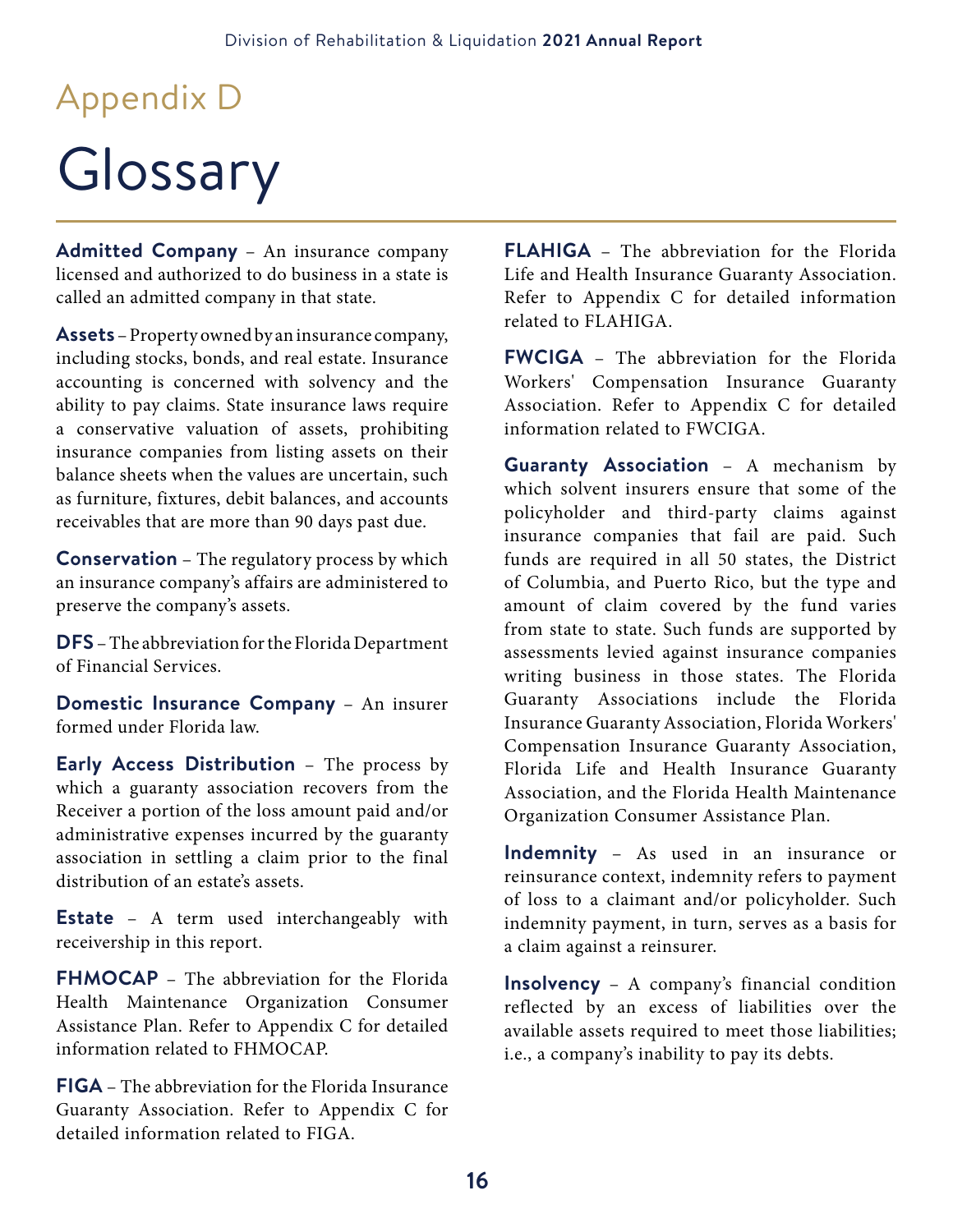**Liquidation** – The statutory process by which the affairs of an insolvent company are finalized and the company's remaining assets are marshaled and ultimately distributed to policyholders and other creditors.

**Proof of Claims Form** – The form required by a Receiver to support a claim against an estate.

**Receiver** – An agent of the court that is appointed to be responsible for the conservation, rehabilitation and/or liquidation of an impaired or insolvent company. The Receiver also has the duty as a court-appointed trustee to represent the court and all parties having an interest in the estate.

**Receivership** – The legal status of an impaired or insolvent company by which a court appointed Receiver administers the affairs of such company.

**Rehabilitation** – A legal process by which a court-appointed individual or entity is assigned the responsibility to conserve the assets in an insolvent company and attempt to restore such company to a solvent condition. Rehabilitation can be used to remedy an insurer's impairment/ insolvency and may include a court approved plan to reduce or resolve the insurer's liabilities and avoid liquidation.

**Reinsurance** – Insurance bought by insurers. Reinsurance effectively increases an insurer's capital and its capacity to sell more coverage because it reduces the potential risk of losses for business written by the insurer.

**Reinsurer** – The insurance entity that accepts all or part of the liabilities of the ceding company in return for a stated premium and reinsurance agreement. A reinsurer does not pay policyholder claims. Instead, it reimburses insurers for claims paid by the insurer.

**Risk** – A term that refers to (1) uncertainty arising from the possible occurrence of given events, and (2) the insured or property to which an insurance policy relates.